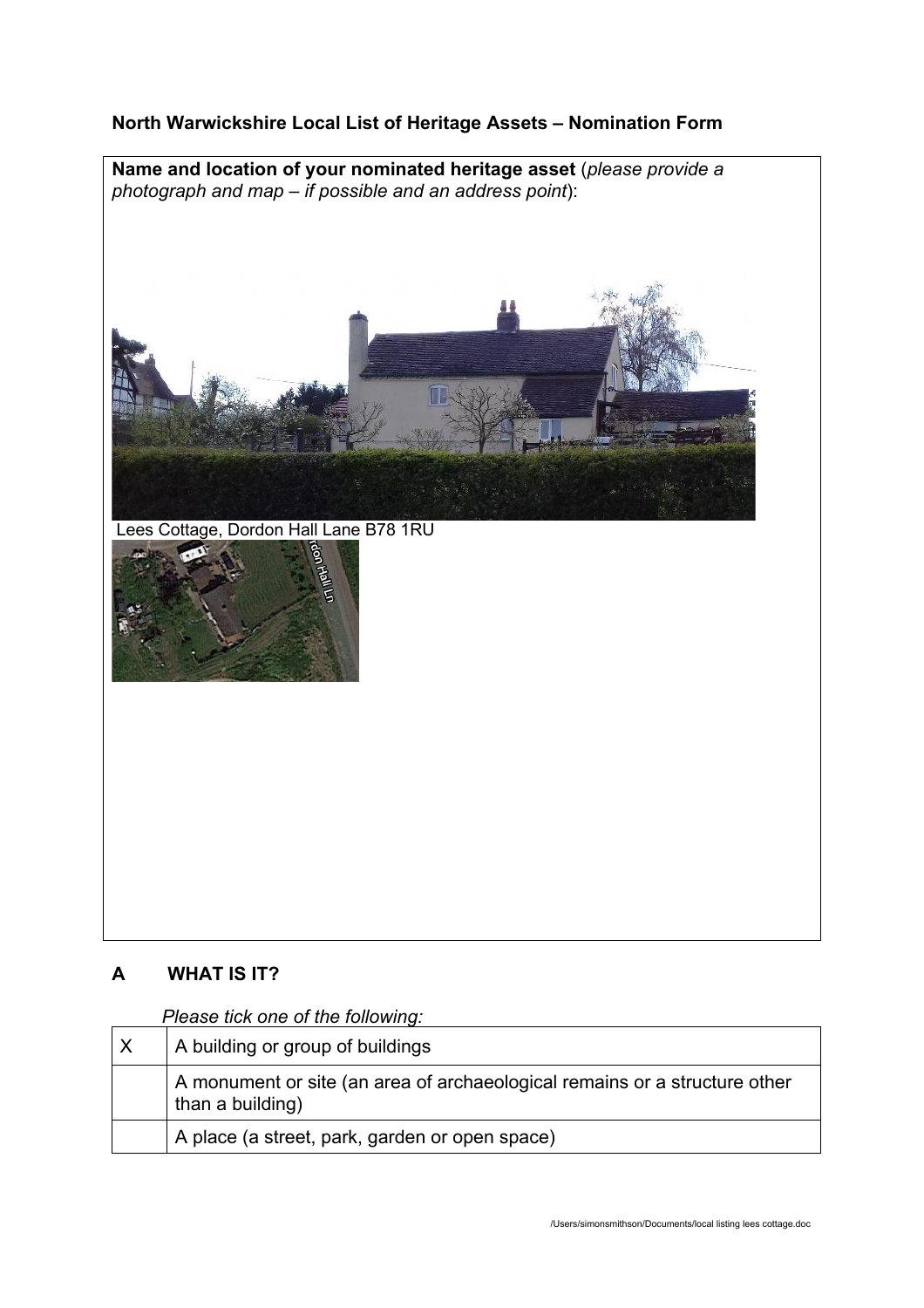| A landscape (an area defined by a visual feature, village, suburb, field |
|--------------------------------------------------------------------------|
| system, sunken lane)                                                     |

**B WHY IS IT SIGNIFICANT?** Indicate what it is about the asset that is valued locally. Please use the heritage values to define significance (Section 5 of the Note on Selection Criteria).

## **Historic:**

The cottage is at least 18<sup>th</sup> Century and is visible on the Lordship map of 1774. It is one of the few remaining buildings of the original Dordon Hamlet before the expansion to the west. It is situated on an Early Medieval Road.

#### **Aesthetic: Communal:**

It is innkeeping with the nearby Hall and historic farm buildings over the road which date back to the 17<sup>th</sup> Century in parts

#### **Evidential:**

When Annie Lees died in 1915, her obituary mentions that the family had lived there for hundreds of years. It is visible on lot 19 of the Lordship map of 1774.

## **C ARE THERE OTHER FACTORS OF HERITAGE SIGNIFICANCE?**

Indicate what might make your nominated asset stand out from the surrounding environment (Section 7 of Note Selection Criteria):

| Age: Is it old, or does it<br>have a Significant date? | At least 18 <sup>th</sup> Century in date. |
|--------------------------------------------------------|--------------------------------------------|
|                                                        |                                            |